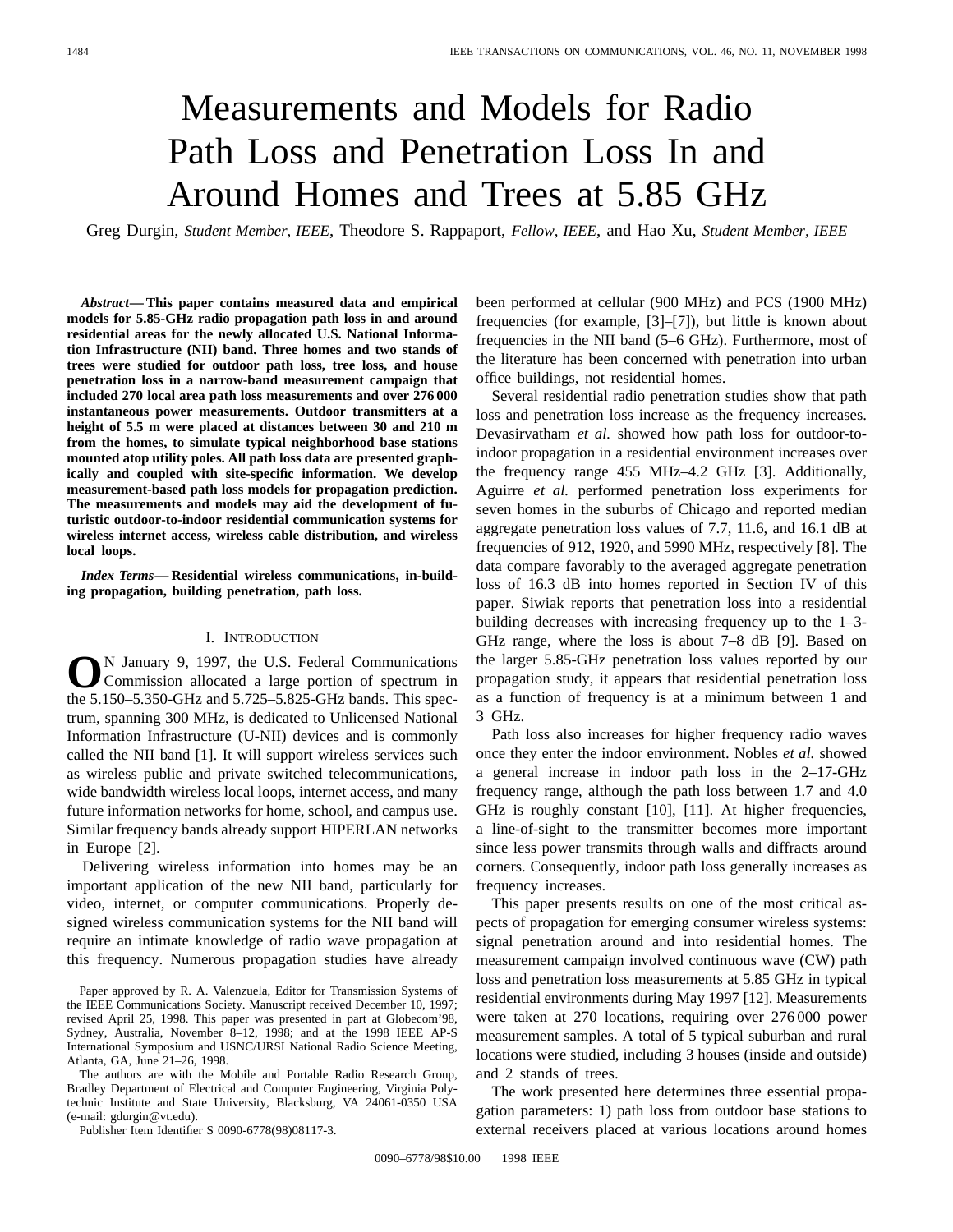

Fig. 1. Transmitters (TX) and receivers (RX) at different heights and separation distances.

in residential neighborhoods, 2) typical penetration loss from outdoor base stations into residential homes, and 3) path loss due to areas of deciduous and coniferous trees. From measurements, we develop empirical path loss models and penetration loss models for 5.5 m tall outdoor transmitter antenna heights, several different transmitter–receiver (TR) separation distances, different external home siding materials, and a variety of foliage.

Section II discusses the experimental hardware, setup, and methodology for path loss and penetration loss measurements. Section III details the measurement campaign and the resulting propagation data. Sections IV–VII summarize the results, present models for residential path loss and penetration loss, and draw conclusions.

#### II. EXPERIMENTAL SETUP

The following section describes the methodology for measuring path loss and penetration loss. Definitions of path loss and penetration loss as well as descriptions of measurement procedures, sites, and hardware are included.

#### *A. Description of Measurement Procedure*

Each house is measured using a standard procedure (for reference see Fig. 1). Before any data are collected at a site, the measurement system is calibrated. Then, an omnidirectional CW transmitter is placed at a distance of 30–50 m from the house. The transmitter antenna, located in the clear to simulate a lamp post or utility pole, has a height of 5.5 m.

Outdoor path loss measurements are then made around the front and back sides of the house, first using a receiver antenna height of 1.5 m above ground and then using a receiver antenna height of 5.5 m. Twelve local area measurements were recorded along the front and back of each house. Each CW local area path loss measurement is calculated from a narrow-band power signal averaged over a 20 wavelength (1 m) track during a 5-s period using 1024 power samples.

After the first round of outdoor measurements, indoor path loss measurements are made in each room using a receiver with a 1.5 m antenna height (average head level). Each path loss measurement is a narrow-band power signal averaged over a random track in a room. A local average is recorded for every room of the house.

Then the transmitter is moved to a distance of 150–210 m from the house, and the sequence of outdoor and indoor measurements is repeated. Therefore, both TR separations produce the following data: a) outdoor path loss along the front and back of the house at a receiver height of 1.5 m, b) outdoor path loss along the front and back of the house at a receiver height of 5.5 m, and c) indoor path loss in every room of the home. When the data collection at a site is finished, another hardware calibration is performed to verify system stability.

## *B. Definition of Path Loss and Penetration Loss*

To measure path loss, the experiment relies on the narrowband measurement of a continuous wave (CW) signal at 5.85 GHz. Narrow-band received power fluctuates over a small area due to multipath-induced fading. However, averaging power along a  $20\lambda$  circular or linear track (about 1 m for 5.850 GHz) yields a reliable estimate of the local average power independent of signal bandwidth [13]. The average power  $P_i$ at the  $i$ th location is given by

$$
P_i = \frac{1}{20\lambda} \int_0^{20\lambda} P(x) \, dx \tag{1}
$$

where  $P(x)$  is the absolute CW power (in watts) received along the local area track as a function of position. A summation replaces the integral in (1) if discrete power data points are taken. We define path loss (PL) as the *ratio of the effective transmitted power to the received power, calibrating out system losses, amplifier gains, and antenna gains*. All path loss values reported in this paper are relative to free space path loss at 1 m TR separation. Path loss with respect to 1 m free space provides an easy reference for general link budget computations, as given by (2):

$$
P_R = P_T + G_T + G_R - \text{[Path Loss w.r.t. 1 m FS]} + 20 \log_{10} \left(\frac{\lambda}{4\pi}\right) \tag{2}
$$

where  $\lambda$  is wavelength (0.05 m at 5.85 GHz),  $G_T$  and  $G_R$  are transmitter and receiver antenna gains in dB, and  $P_T$  and  $P_R$ are transmitter and receiver powers in dBm [13].

We define *aggregate penetration loss* (APL) as *the ratio between the average power measured immediately outside the house and the average power measured inside the house for a*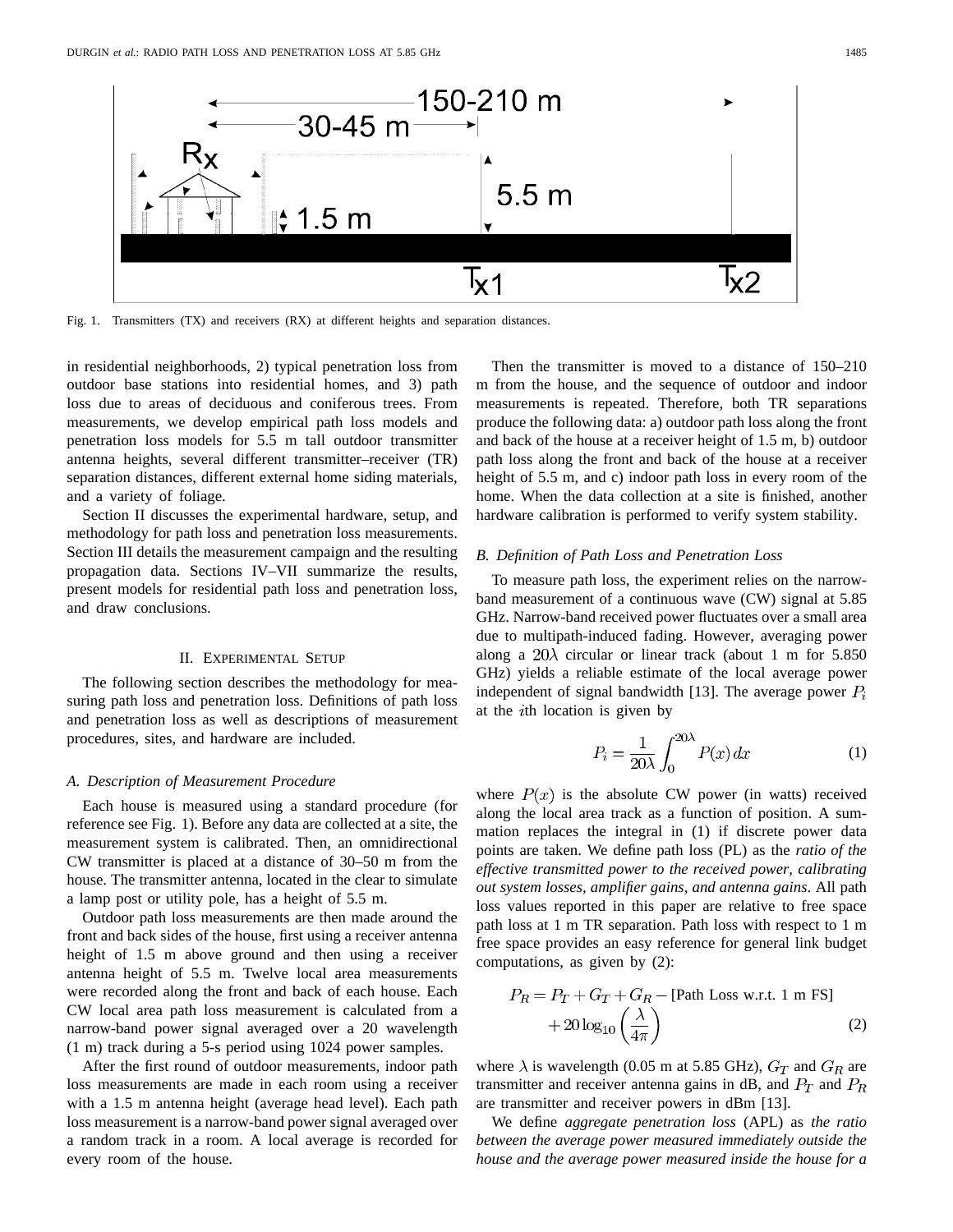| <b>BUILDING INFORMATION FOR THE THREE HOMES MEASURED</b> |           |                                                            |         |
|----------------------------------------------------------|-----------|------------------------------------------------------------|---------|
| House Name                                               | Rappaport | Woerner                                                    | Tranter |
| Construction Date                                        | 1994      | 1978                                                       | 1990    |
| Dimensions                                               |           | $19m \times 15m$   $11.5m \times 18m$   $14.5m \times 17m$ |         |
|                                                          |           |                                                            |         |

TABLE I

D. m  $#$  of Floors  $\overline{2}$  $\overline{2}$ 2 No Yes Yes **Basement** Exterior brick wood brick foil Insulation Lining paper paper Tree density light light heavy

*constant transmitter location* [8]. Equation (3), which parallels the definition in [8], expresses this relationship:

> Aggregate Penetration Loss [dB]  $\overline{C}$

$$
= 10 \log_{10} \left[ \frac{\frac{1}{N} \sum_{i=1}^{N} P_i^{(\text{outside})}}{\frac{1}{M} \sum_{j=1}^{M} P_j^{(\text{inside})}} \right].
$$
 (3)

The summation in the denominator of  $(3)$  is over the M interior local area power measurements taken in individual rooms, each denoted as  $P_i$ . The summation in the numerator is over the  $N$  exterior local area power measurements taken immediately outside the house, each denoted as  $P_i$ . All powers are in absolute power scale (not dB values). The measurement locations of each local area are given in Section III.

#### *C. Description of Measurement Sites*

The three homes measured were located in the town of Blacksburg, VA, and represented typical middle to upper class suburban or rural residences. For each house, we recorded a variety of construction and site information that could affect the propagation of radio waves. The following sections list the houses studied and contain brief descriptions of their construction, location, and layout. Detailed home information is summarized in Table I. A site description of the coniferous and deciduous tree lines is also included.

The two-story Rappaport home sits atop a large hill in a valley surrounded by mountains. Most of the houses in this neighborhood sit on lots of approximately one acre and an empty lot sits immediately to the south of the house. The area is lightly wooded and the house itself has several smallsized trees around the perimeter. The entire exterior of the home is brick. Paper-backed insulation lies within the exterior walls and interior walls use plaster on wood. Many spacious windows open up the walls of the house on every side and the majority have metal screens. The home was built in 1994.

The Woerner home was built in 1978. It is a two-story dwelling with wood siding. The bottom level consists of a garage and a large, unfinished basement. In addition to wood siding, cinderblocks cover the interior completely around the house at the basement level. Paper-lined insulation was used throughout the exterior walls of the house and the interior walls are constructed with plaster wallboard. The Woerner home is in the same neighborhood as the Rappaport home and experiences similar terrain and surroundings. Large trees have grown up very close to the house on the back side and in neighboring yards.



Fig. 2. Typical measurement record of 5 s of 5.85-GHz CW power data captured by the receiver.

The Tranter home differs from the previous two homes studied because it lies on a heavily wooded lot. The foliage that surrounds the Tranter house is much more dense than the manicured trees of the previous suburban homes. Low level brush coexists with the dense canopies of tall trees. Hilly terrain surrounds the home and the lawn slopes downward toward the back of the yard. The homes in this neighborhood sit on heavily wooded lots of several acres, so trees will be the principle shadowing obstructions for propagation. The brick Tranter home, constructed in 1991, has two stories and an unfinished walkout basement. There are many windows in the home which—with the exception of three sliding glass doors—are covered with metal screens. The inside walls of the house use plaster wallboard construction and the insulation in the exterior walls is aluminum foil-backed.

Two lines of trees were also studied to determine the effective propagation loss of trees in a neighborhood environment. One stand of trees was a large row of coniferous pine trees. Coniferous trees are cone-bearing evergreens with needles or scales that remain on the tree year-round. The pine tree line measured in this paper consisted of a single row of tall, bushy trees in a semi-residential area, near a single-story office building. Each tree is approximately 10 m tall and 6 m wide at its base.

Deciduous trees, such as oaks, maples, and beeches, bear leaves during summer months and lose them in the winter. All measurements were recorded during summertime, when deciduous trees have their fullest foliage. The row of deciduous trees consisted of three large beech trees on the campus of Virginia Tech. Each tree is approximately 8 m tall and has a broad 5 m canopy.

## *D. Measurement Equipment and Setup*

The transmitter consists of a signal generator, an amplifier, and a discone antenna [14]. The receiver uses an omnidirectional quarter-wave monopole antenna mounted on a copper ground plane. The received signal passes through two stages of filtering and amplification, then into a spectrum analyzer operating in zero-span mode. A laptop computer records the narrow-band power samples. Fig. 2 shows 5 s of CW power data taken as the receiver is moved around in a  $20\lambda$  local area. The linear average of received power values is used for all path loss calculations.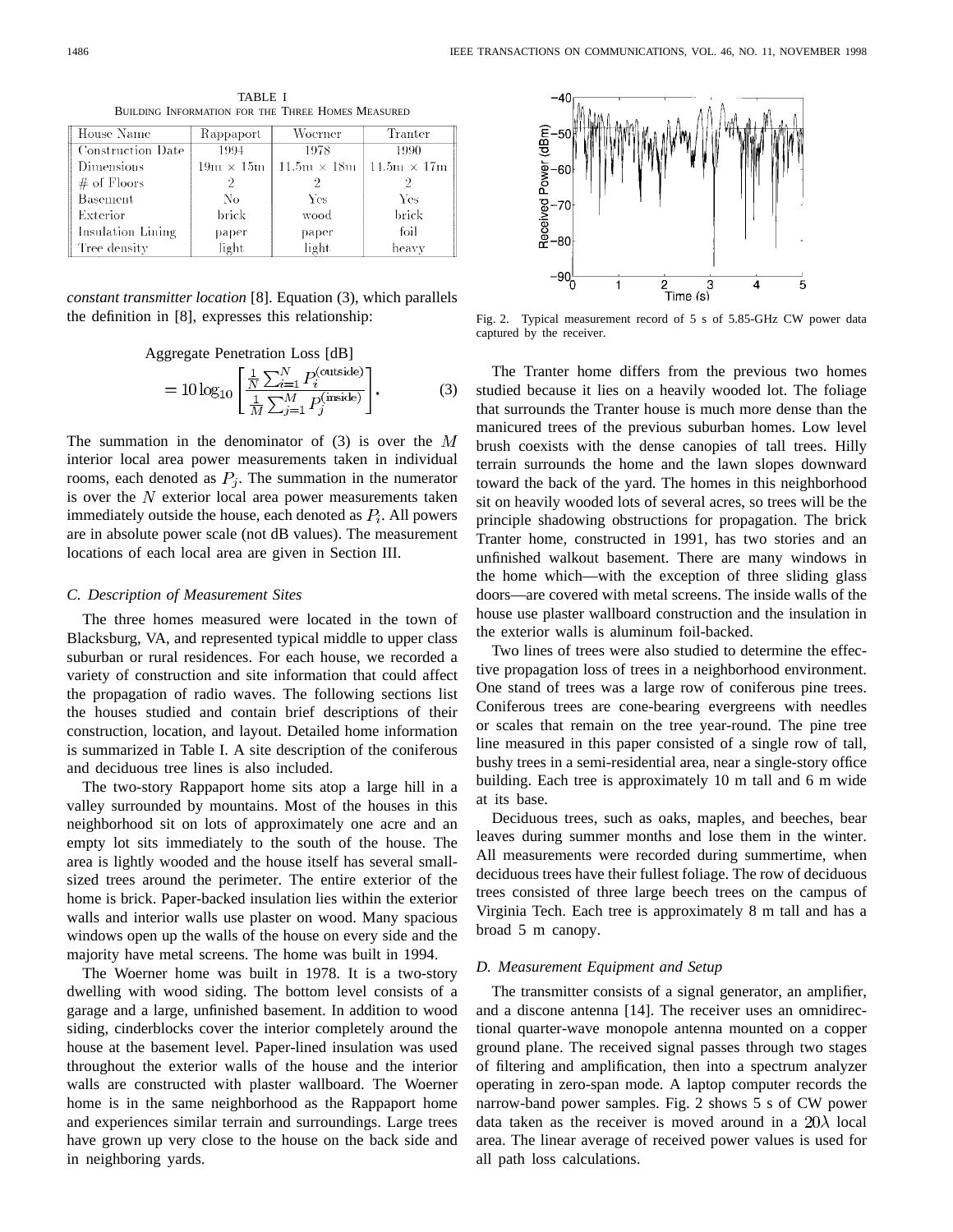

Fig. 3. Summary of 5.85-GHz path loss measurements at the Rappaport home.

Before initiating measurements at each of the five sites, two sets of calibrations were performed. First, the transmitter and receiver systems were connected back to back with a short, calibrated cable and a step attenuator, bypassing the antennas and the transmitter amplifier. Next, the transmitter and receiver antennas are reconnected to the system and a free space calibration was performed in an open area with the antennas extended 5.5 m above ground and separated by exactly 1 m. Overall system gain and reference path loss with respect to 1 m free space are calculated from these calibrations, which were repeatable to  $\pm 1$  dB throughout the campaign.

#### III. MEASUREMENT RESULTS

This section reports path loss data recorded from measurements at the five sites described in Section II. All path loss values are recorded relative to 1 m free space, as described by (2).

#### *A. Rappaport Home Results*

Fig. 3 illustrates the receiver locations, the layout, and the measured path loss data for the Rappaport home. A total of 81 local area measurements were taken outside and inside the Rappaport home with the transmitter antenna at a height of 5.5 m. Dimensions and receiver locations were carefully measured at this and other sites using a tape measure.

For the near TR separation, a transmitter was placed across the street at a distance of nearly 30 m from the front of the house. Outdoor measurements with the receiver antenna on a 5.5 m mast were made close in to the house, around the front and back sides at locations marked in Fig. 3. Outdoor receiver measurements at these locations were repeated using a receiver height of 1.5 m—typical for a hand-held phone. Using Fig. 3, one may observe the difference in measured path loss induced by a shadowing deciduous tree for 5.5 m and 1.5 m receiver heights at the back corner of the house.

The same receiver locations were measured again using a TR separation of 150 m. This time the transmitter illuminated the back side of the Rappaport home. A house and a patch of trees shadowed the transmitter from all of the measured points at the Rappaport home and there was a modest downward ground slope in the direction of the transmitter. A total of 30 indoor local areas were also measured using the two transmitter locations. One local area path loss measurement was made in every room of the house, on the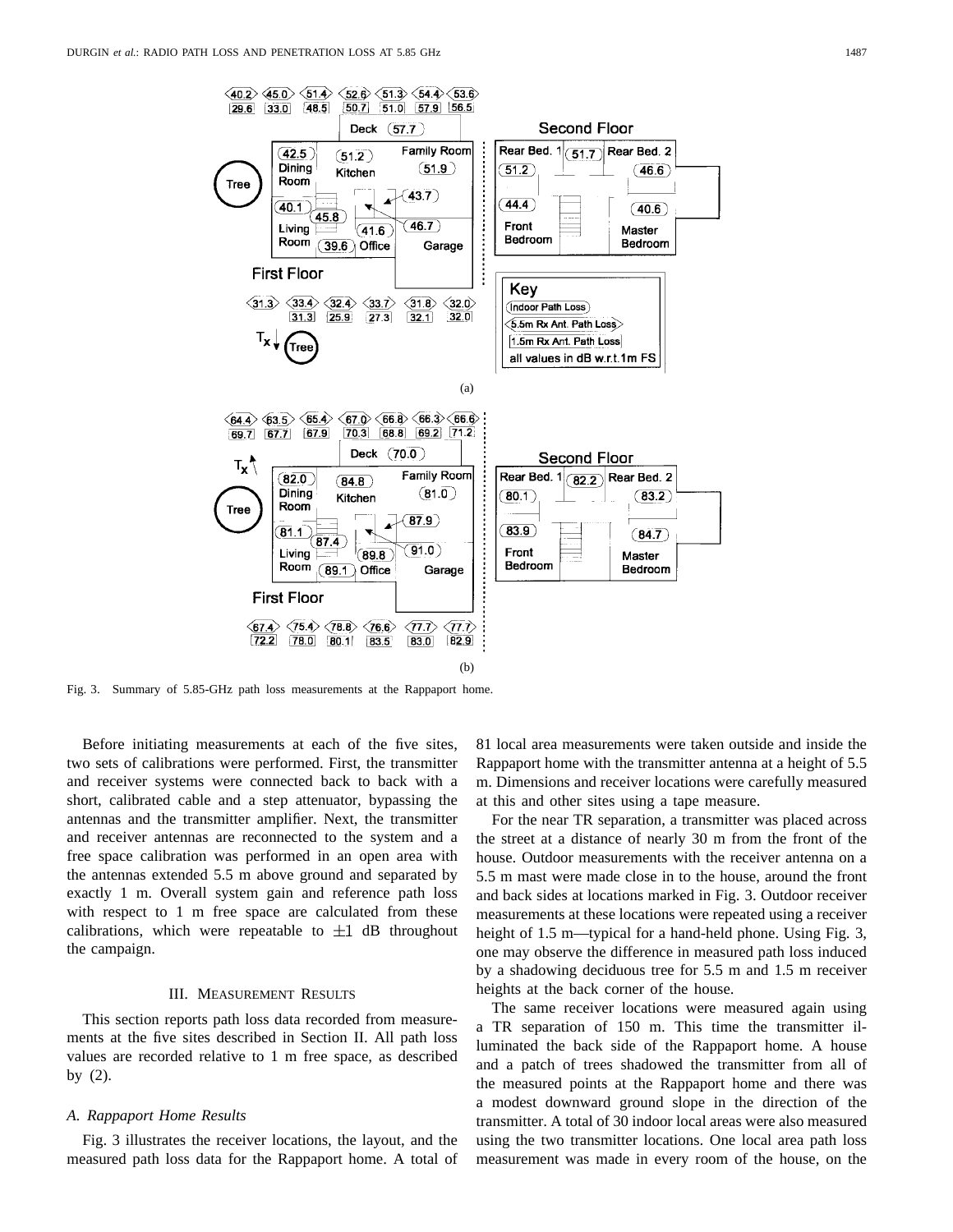

Fig. 4. Summary of 5.85-GHz path loss measurements at the Woerner home.

first and second levels, with receiver antenna heights at a constant 1.5 m.

#### *B. Woerner Home Results*

Fig. 4 shows the receiver locations, the layout, and the measured path loss data for the Woerner home. A total of 68 local area measurements were made at this home. The near CW transmitter was placed at a distance of 30 m behind the house. Two large trees in the backyard lay between the 30 m transmitter and the side of the house. The line of receiver locations on the back side of the house were parallel with the rear wall of the house and were sandwiched between the large deciduous trees and the home. Fig. 4 shows a surprising amount of attenuation for the 5-m-high receiver due to the tree canopy. The 1.5-m-high receiver locations have a lineof-sight to the transmitter *underneath* the bushy tree canopy. Consequently, path loss is almost identical to free space values at these head-level locations.

The far transmitter was placed 210 m from the Woerner home in an open field. The principle shadowing elements for the receiver locations are houses and trees. In particular, there is a large deciduous tree in the next-door neighbor's yard that blocks the entire front of the Woerner home from the transmitter. Notice the large difference in path loss along the front of the house between the 1.5 m and 5 m receiver heights. All of the high receivers are blocked by the large deciduous tree in the neighboring yard. Once again, the 1.5 m receivers experience less path loss because of the line-of-sight path underneath the tree.

Fig. 4 also illustrates the indoor path loss relative to 1 m free space for both transmitter configurations. Note that the path loss in the cinderblock wall basement is comparable to the path loss on the first floor of the home for the 30 m transmitter. However, the walkout basement is directly illuminated on the outside by propagation underneath the trees. The first floor, which actually corresponds to the 5 m outdoor receiver height, is shielded by the tree canopy.

# *C. Tranter Home Results*

The receiver and transmitter configurations for the 84 local area measurements taken at the Tranter home are shown in Fig. 5. The near transmitter was placed 48 m in front of the house on the other side of a heavily wooded area. The trees in front of the Tranter home are forest-like. Unlike the typical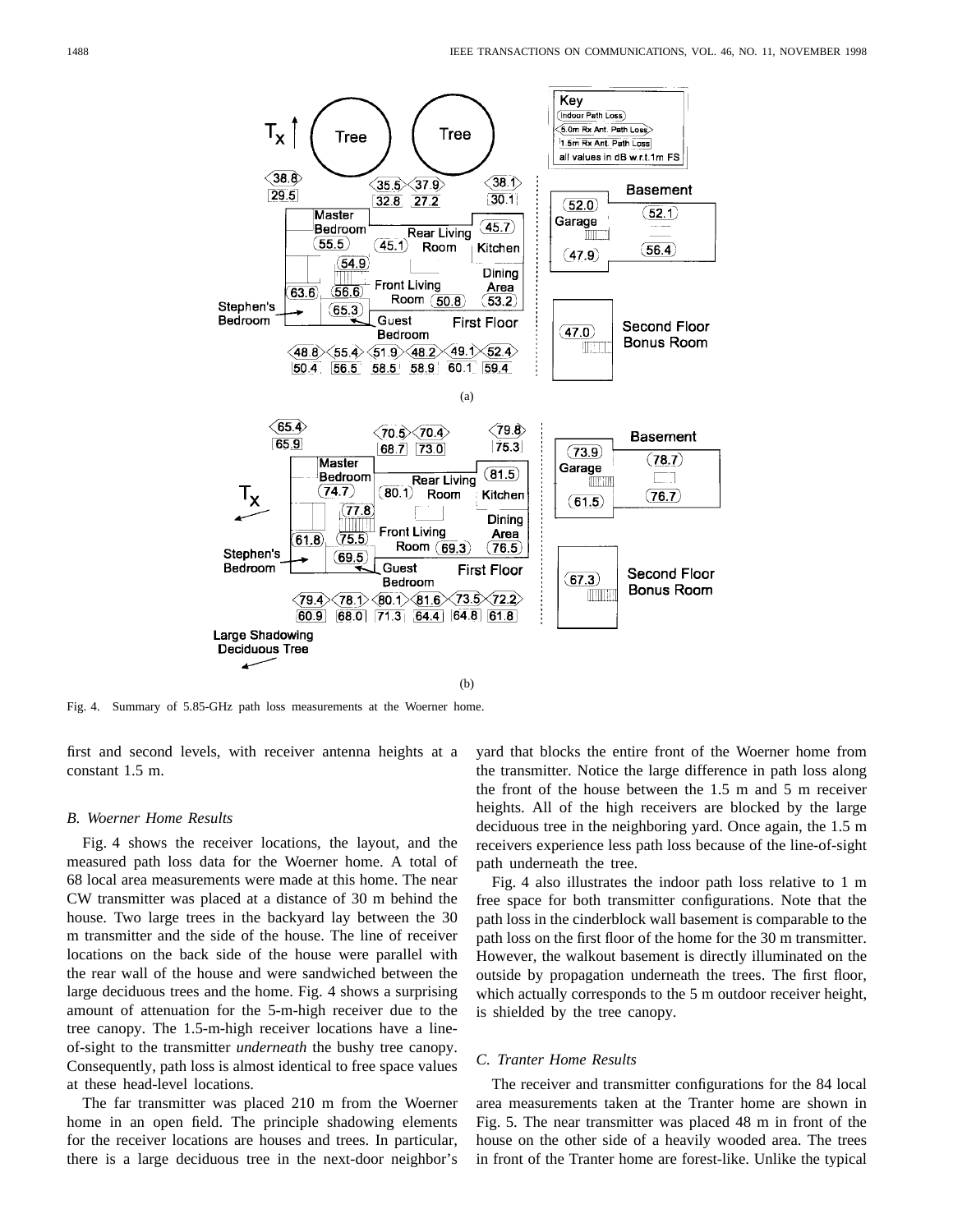

Fig. 5. Summary of 5.85-GHz path loss measurements at the Tranter home.

neighborhood trees at the Woerner home, foliage in this area is dense at all heights. The smaller difference in path loss for 1.5- and 5.5-m-high receivers along the front side of the home demonstrates how trees attenuate uniformly as a function of receiver antenna height for this home. The transmitter was moved down the street to a distance of 160 m from the Tranter home and measurements were repeated. The 5.5-mhigh receivers experience marginally more path loss than the 1.5 m receivers, most likely due to higher concentrations of the tree canopy at the higher level.

Fig. 5 also illustrates indoor path loss for both transmitter configurations. For the near transmitter, path loss decreases in rooms that are farther from the transmitter. This trend is interrupted by the relatively low path loss measurement of 56.8 dB in Bedroom 2. Bedroom 2 is furthest from the transmitter, but additional tree-scattered power enters into the room through a large sliding glass door on the left side of Fig. 5.

When compared to outdoor path loss values, penetration through the brick exterior into the Tranter home incurs about 3 dB more loss than the brick Rappaport home. Unlike the previous houses studied, the Tranter home has aluminum foilbacked insulation around the entire house. This thin conductive shield likely accounts for the additional loss.

#### *D. Coniferous and Deciduous Trees*

Fig. 6 shows the site sketch of the pine tree row with measured path loss values. Measurements were made at receiver antenna heights of 1.5 and 5.5 m. The back-side path loss exhibits a received power drop in excess of 10 dB when compared to the front side. Unlike many deciduous trees in the residential neighborhoods, there is still significant loss at the 1.5-m-high receiver; there is no line-of-sight opening underneath the pine tree canopy.

The row of deciduous trees comprised of three large beech trees. The canopies of the beech trees cleared the ground by 1–1.5 m. The transmitter was placed in a parking lot across the street and had a line-of-sight to the front side receiver locations. For measurements at a height of 5.5 m, Fig. 6 shows significant attenuation in the range of 12–16 dB for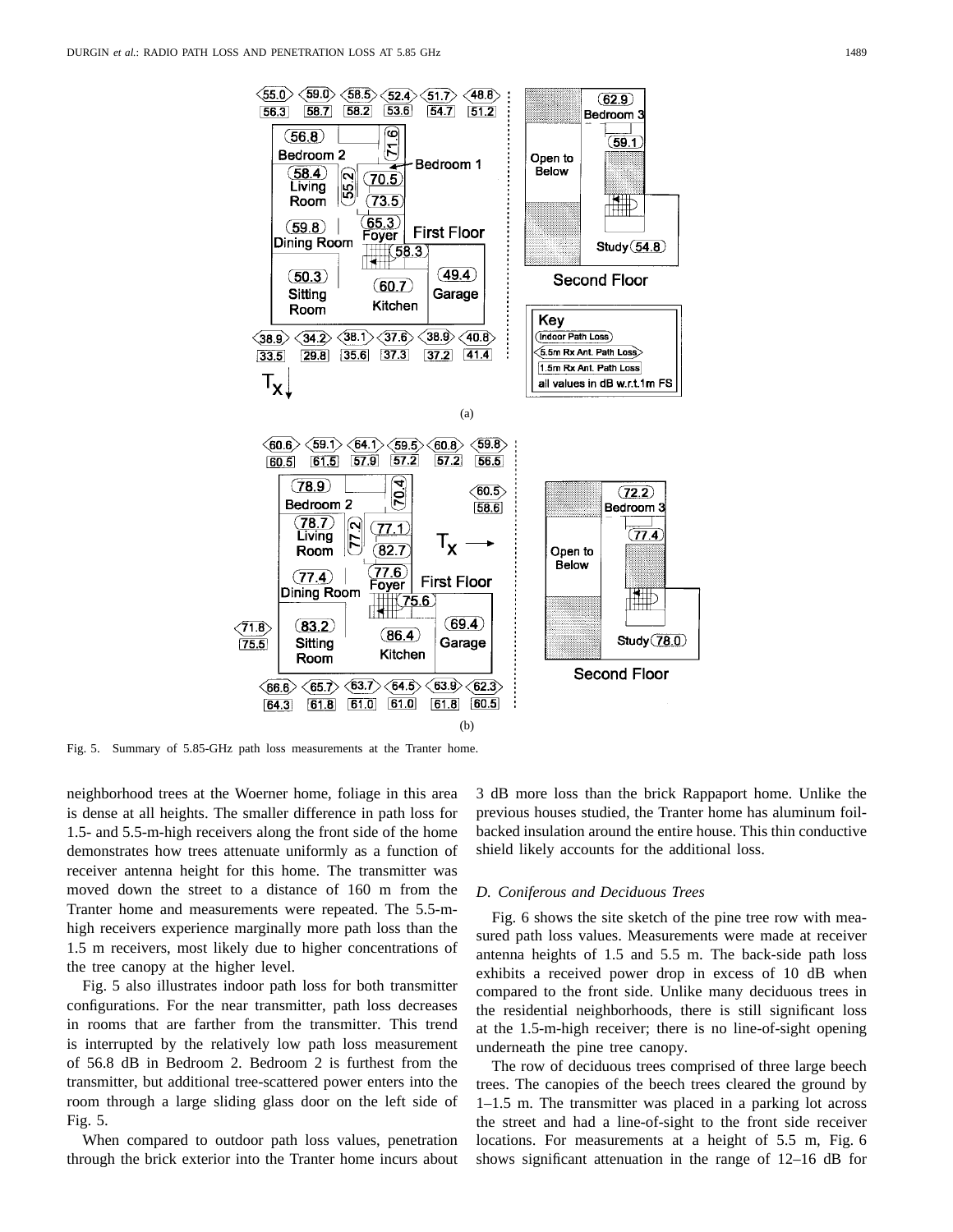

Fig. 6. Summary of 5.85-GHz path loss measurements for stands of deciduous and coniferous trees.

locations behind the trees. This large attenuation is absent at a receiver height of 1.5 m, even though the rim of the broad canopy blocked the optical line-of-sight for some locations. The clearing underneath the tree provided a strong propagation path with line-of-sight characteristics.

## *E. A Summary of Measured Data Trends*

Before providing detailed analysis in Section IV, we associate path loss data with site-specific information, revealing trends that would otherwise lie hidden in the raw data. Below are several general measurement-based observations that summarize residential propagation at 5.85 GHz.

*1) Receiver Antenna Heights:* Many of the 5.5-m-height receiver antenna measurements showed considerably more path loss than measurements at a height of 1.5 m, largely due to treetop shadowing. However, rooftop receivers appear to be beneficial in areas that are shadowed by houses instead of trees. Under these conditions, measurements with 5.5 m receiver masts showed consistently less path loss when compared to ground-level receivers. The increase in received power most likely comes from decreased rooftop diffraction loss. Section IV shows there is typically 8–12 dB additional path loss

when a receiver at a height of 1.5 m is raised to 5.5 m and becomes shadowed by a tree. Close-in shadowing by a house, on the other hand, exhibits anywhere from 2–13 dB additional path loss when the receiver is *lowered* from a height of 5.5–1.5 m.

*2) Propagation at Different Floors:* All of the homes studied had at least two floors. There was no significant difference in path loss measurements between 2nd and 1st floor measurements. While the second floor may have benefited from less rooftop diffraction loss from neighboring homes, it also *lost* more power from treetop foliage attenuation.

Not surprisingly, the path loss was noticeably greater in basement areas. Typically, each basement showed an additional 6–10 dB of path loss when compared to measurements on the first floor of the home. Both basements measured were unfinished and at least partially underground.

*3) Effect of Windows on Penetration:* In general, windows provide a low-attenuation path for radio waves to enter a home. However, the majority of all windows in the homes studied were covered by metal screens, which appeared to attenuate propagation. The exceptions were rooms with sliding glass doors. Most sliding glass doors provide a large aperture which is never more than half-covered by a metal screen. Rooms with sliding glass doors showed consistent decreases in path loss throughout the measurement campaign.

*4) Effect of Insulation on Penetration:* Insulation can play an important part in radio wave penetration since it fills every exterior wall of a home. The highest penetration loss was observed in the Tranter home, the only house with foilbacked insulation. The Rappaport home, a comparable brick house with paper-backed insulation, and the Woerner home, a wood siding house with paper-backed insulation, exhibited less penetration loss. Measurements indicate that foil-backed insulation may add as much as 4 dB to the penetration loss. This dependence on insulation type suggests that the transmission of electromagnetic waves through solid walls is an important mode of home penetration.

*5) Tree Effects:* Deciduous trees, such as beeches or maples, can be potent shadowers at 5.85 GHz. The wavelength at 5.85 GHz is 5 cm—less than the largest dimension of most leaves. Tree shadowing becomes critical in older neighborhoods, where the canopy is thick and developed and concentrated at rooftop level. In many cases, it is easier to propagate *underneath* the canopy to ground level receivers. This behavior suggests that deciduous trees appear to be "floating masses" and typically introduce 10–13 dB of loss in excess of free space path loss.

Thick stands of coniferous trees, such as pines, attenuate a propagating radio wave at 5.85 GHz every bit as much as their deciduous counterparts. Unless intentionally pruned, pine trees grow much thicker at the base than leaf-bearing trees. The measurement results show comparable loss in excess of free space at all receiver heights with typical values ranging from 11 to 16 dB.

#### IV. DATA ANALYSIS

The following section presents general analysis of the measured path loss data. This includes regression models for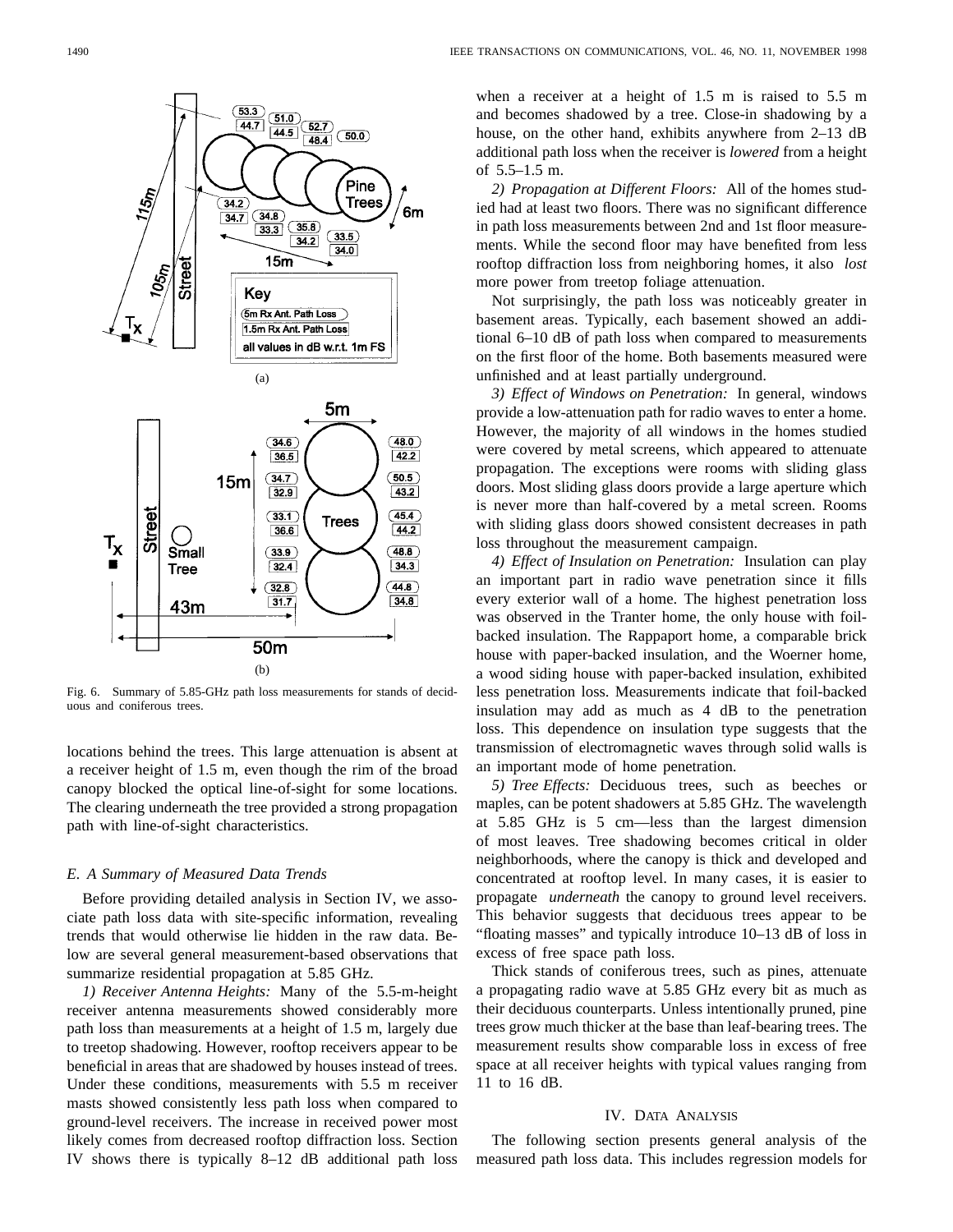

Fig. 7. Path loss scatter plot for all the residential measurement data (not including data from tree lines).

different transmitter and receiver configurations, average shadowing effects by houses and trees, and aggregate penetration loss into homes.

Each path loss value reported in this paper has been calculated from the linear average of hundreds of local area power samples (see Section II). For comparison, several tables that contain *sets* of path loss values provide both a linear average and a dB average of the path loss measurements. A linear average is calculated by first converting the path loss values from the dB scale to an absolute value. The mean of the absolute path loss is computed and converted back to a dB value by taking  $10\log_{10}$ (), resulting in the linear average. A dB average is computed as the mean of the individual dB measured values without conversion to the absolute scale. The dB average tends to deemphasize the large variations from the mean, whereas a linear average may be heavily skewed by one or two extreme values. Both approaches are comparable when only small variations exist in the averaged data, as is the case for most of our local area path loss values.

## *A. Path Loss Exponents*

Path loss can be described by the distance-dependent path loss model

$$
\overline{PL}(d) \text{ [dB]} = \text{PL}(d_0) \text{ [dB]} + 10n \log_{10} \left(\frac{d}{d_0}\right) \qquad (4)
$$

where  $\overline{PL}(d)$  is the average path loss value in dB at a TR separation of d,  $PL(d_0)$  is the path loss in dB at a reference distance  $d_0 = 1$  m, and n is the path loss exponent that characterizes how fast the path loss increases with increasing TR separation [13]. For free space propagation,  $n$  equals 2. Obstructions between the transmitter and receiver as well as multipath propagation change the  $n$  value in practice.

Fig. 7 presents a path loss scatter plot for all indoor and outdoor measurement data. In this scatter plot, all house data are processed together. Linear regression using a minimum mean square error (MMSE) criterion is used to estimate  $n$  for all the indoor and outdoor measurements at the residential homes. The path loss exponent,  $n$ , is found to be 3.4 for measurements inside the home and 2.9 for measurements made just outside the home. The standard deviation is 8.0 and 7.9 dB, respectively, for outdoor and indoor measurement data in Fig. 7. Notice that the value of  $n$  increases as the receiver goes from outdoor to indoor environments due to penetration loss.

Table II summarizes the MMSE path loss exponent and standard deviation for the variety of transmitter–receiver configurations measured in the experiment and provides specific models for each of the measured houses. For both indoor and outdoor locations, the level or height of the receiver has *no statistically significant effect on the path loss exponent*.

## *B. House Shadowing*

Some of the houses were measured with receiver locations on both the transmitter and shadowed sides of the house. The effects of close-in house shadowing (excess loss induced by a receiver on the side of the house opposite the transmitter compared to a receiver on the same side of the house as the transmitter) were studied in this configuration by comparing the average path loss on both sides of the home. Table III lists the differences in dB between the linearly averaged path loss on the transmitter and shadowed sides of a house for two different receiver heights. For example, the linear average of path loss w.r.t. 1 m FS on the back side of the Rappaport home with 150 m TR separation is 65.9 dB for the 5.5-m-height receivers. Along the front, with the house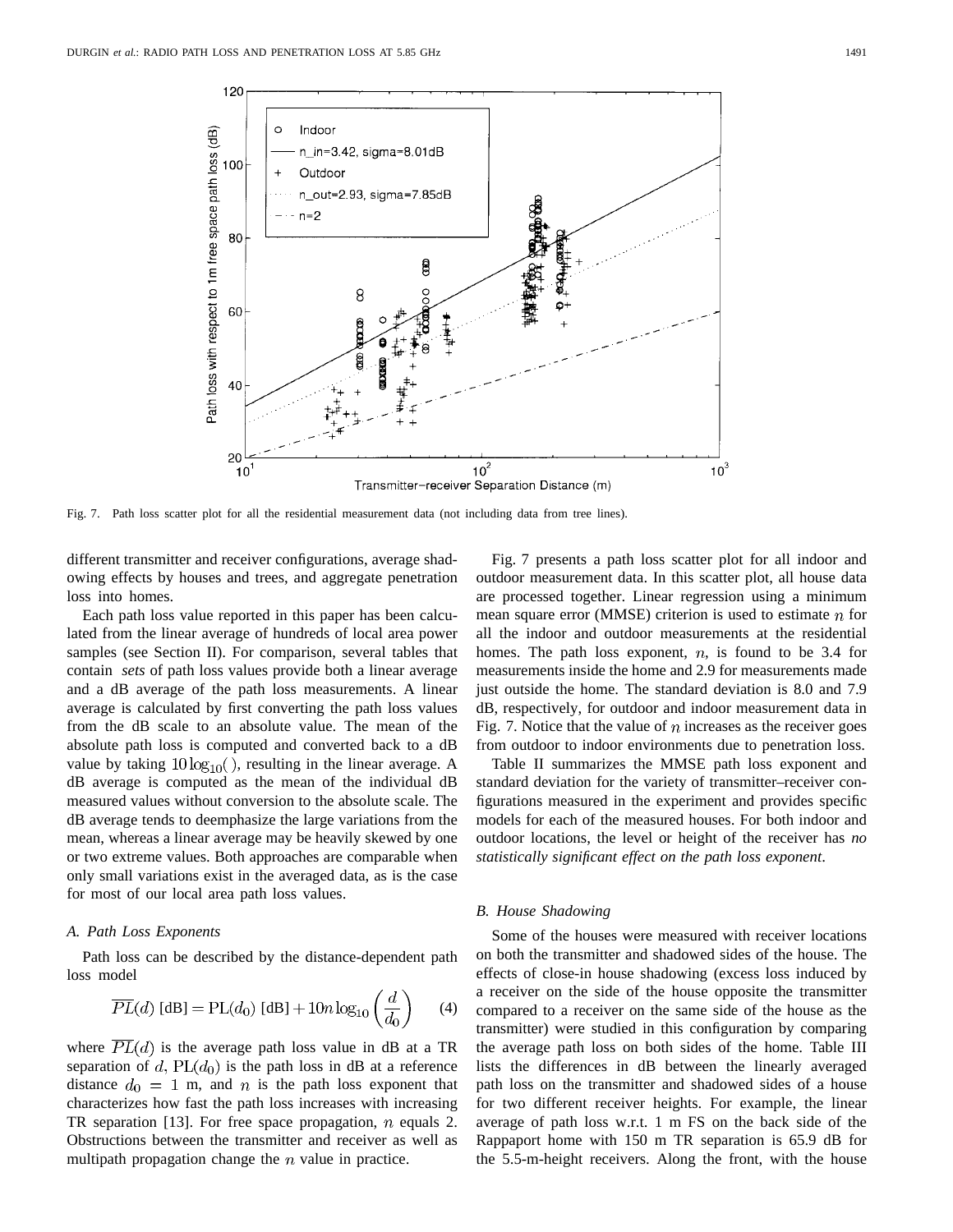TABLE II SUMMARY OF PATH LOSS EXPONENTS FOR VARIOUS TRANSMITTER-RECEIVER CONFIGURATIONS AT 5.85 GHz USING 5.5 m TRANSMITTER HEIGHT.

|                  |                  |               | $\#$ of Meas. | # of  |
|------------------|------------------|---------------|---------------|-------|
| TR Configuration | $\boldsymbol{n}$ | $\sigma$ (dB) | Locations     | Homes |
| Indoor           |                  |               |               |       |
| Overall          | 3.4              | 8.0           | 96            | 3     |
| First Floor      | 3.5              | 8.3           | 58            | 3     |
| Second Floor     | 3.3              | 7.3           | 38            | 3     |
| Outdoor          |                  |               |               |       |
| Overall          | 2.9              | 7.9           | 147           | 3     |
| 1.5 <sub>m</sub> | 2.9              | 9.0           | 73            | 3     |
| 5.5m             | 3.0              | 6.4           | 74            | 3     |
| Rappaport        |                  |               |               |       |
| First Floor      | 3.5              | 9.7           | 23            |       |
| Second Floor     | 3.5              | 7.4           | 10            |       |
| 1.5 <sub>m</sub> | 3.1              | 10.2          | 26            | 1     |
| 5.5 <sub>m</sub> | 3.0              | 6.5           | 27            | 1     |
| Woerner          |                  |               |               |       |
| First Floor      | 3.2              | 6.2           | 8             | 1     |
| Second Floor     | 3.3              | 7.7           | 22            | 1     |
| 1.5m             | 2.9              | $8.2\,$       | 22            | 1     |
| 5.5m             | 3.1              | 6.2           | $^{20}$       | 1     |
| Tranter          |                  |               |               |       |
| First Floor      | 3.6              | 6.9           | 8             | 1     |
| Second Floor     | 3.4              | 3.1           | 27            | ł     |
| 1.5 <sub>m</sub> | 2.7              | 6.4           | 26            | 1     |
| 5.5 <sub>m</sub> | 2.8              | 5.3           | 26            | 1     |

#### TABLE III

ATTENUATION (IN dB) FOR CLOSE-IN SHADOWING OF A SINGLE HOUSE AND AGGREGATE PENETRATION LOSS (APL) VALUES FOR ALL HOMES AT 5.85 GHz USING 5.5 m TRANSMITTER HEIGHT. N/A DENOTES LOCATIONS THAT WERE NOT MEASURED FOR SHADOWING LOSS WITH EXTERNAL RECEIVERS.

|           |                 | Shadowing Loss  |                  |            |
|-----------|-----------------|-----------------|------------------|------------|
| Home      | TR sep          | $5.5m$ RX $(d)$ | $1.5m$ RX $(dB)$ | $APL$ (dB) |
| Rappaport | 30 <sub>m</sub> | 19.1            | 23.2             | 13.3       |
|           | 150m            | 10.8            | 11.9             | 16.4       |
| Woerner   | 30 <sub>m</sub> | 14.1            | 27.8             | 13.1       |
|           | 210m            | N/A             | N/A              | 7.2        |
| Tranter   | 48m             | 17.2            | 19.0             | 21.1       |
|           | 160m            | $\rm N/A$       | N/A              | 15.3       |
|           | Linear Average  | 16.3            | 23.6             | 16.3       |
|           | dB Average      | 15.3            | 20.5             | 14.4       |

shadowing the receivers, the linear average is 76.7 dB. The difference between the two path loss values, 10.8 dB, estimates the effective loss of close-in shadowing by the Rappaport house. The measurement locations for the far transmitters at the Tranter and Woerner homes did not permit house shadowing calculations.

The linear and dB average of all close-in, single-house shadowing loss are shown at the bottom of Table III for each receiver height. Clearly there is a 5–6 dB advantage to using a tall receiver at a location shadowed by a house. Rooftop diffraction gives every shadowed 5.5 m receiver additional power over its 1.5 m counterpart in Table III.

## *C. Tree Line Shadowing*

The coniferous stand of trees exhibited an attenuation of 16.5 dB at a height of 5.5 m and an attenuation of 11.5 dB at a height of 1.5 m. The deciduous stand of trees showed an attenuation of 12.8 dB at a height of 5.5 m and an attenuation of 4.4 dB at 1.5 m. Each attenuation is calculated as the loss

in received signal power when moving from the front to the back of the tree line, in addition to the free space path loss. It is computed from the linearly averaged path loss values on each side of the tree line. The stands of trees can be treated as partitions of attenuation which can be applied to many of the partition-based models outlined in later sections.

#### *D. Aggregate Penetration Loss (APL)*

Aggregate penetration loss (APL) is defined by (3) as the ratio of the linear averages of outdoor power to indoor power for a given transmitter location. The averaged indoor power is taken over all of the indoor measured points. The averaged outdoor power is taken over measured locations on the side of the house *closest* to the transmitter to *avoid house shadowing effects* [8]. Received data for both 1.5- and 5.5-m high antennas are used.

Table III shows all of the aggregate penetration loss values for the homes studied. The average value of 16.3 dB compares favorably to the median value of 16.1 dB obtained by Aguirre *et al.* at the same frequency [8]. Note that APL represents a gross average outdoor-to-indoor loss for all rooms inside the home. It is important to note that APL is different than the loss in excess of free space due only to the exterior wall, which is explored in Section V.

## V. PARTITION-DEPENDENT PROPAGATION ANALYSIS

In propagation analysis, the path loss exponent  $n$  that minimizes the standard deviation is useful for gaining quick insight into the general propagation at 5.85 GHz. These methods often lead to large, unacceptable standard deviations for prediction at specific locations. To decrease the standard deviation for a prediction and extract useful propagation information about the site, a more comprehensive propagation model is needed [15], [16].

#### *A. Least-Squares Formulation*

Finer propagation models use *partition-dependent attenuation factors*, which assume  $n = 2$  free space path loss with additional path loss based on the objects that lie between the transmitter and the receiver [17], [18]. For the outdoor-toindoor propagation environment, these objects may be trees, wooded patches, house exteriors, or series of plasterboard walls. The path loss with respect to 1 m free space at any given point is described by the equation

$$
PL(d) = 20\log_{10}(d) + a \times X_a + b \times X_b \cdots
$$
 (5)

where  $a, b$ , etc., are the quantities of each partition type between the receiver and transmitter and  $X_a$ ,  $X_b$ , etc., are their respective attenuation values in dB [18].

For measured data at a known site, the unknowns in (5) are the individual attenuation factors  $X_a$ ,  $X_b$ , etc.. One method to calculate the attenuation factors is to minimize the meansquare error of measured versus predicted data. If  $P_i$  represents the path loss w.r.t. 1 m FS measured at the  $i$ th location, then  *measurements will result in this system of equations:* 

$$
P_1 = 20\log_{10}(d_1) + a_1 \times X_a + b_1 \times X_b \cdots
$$
 (6)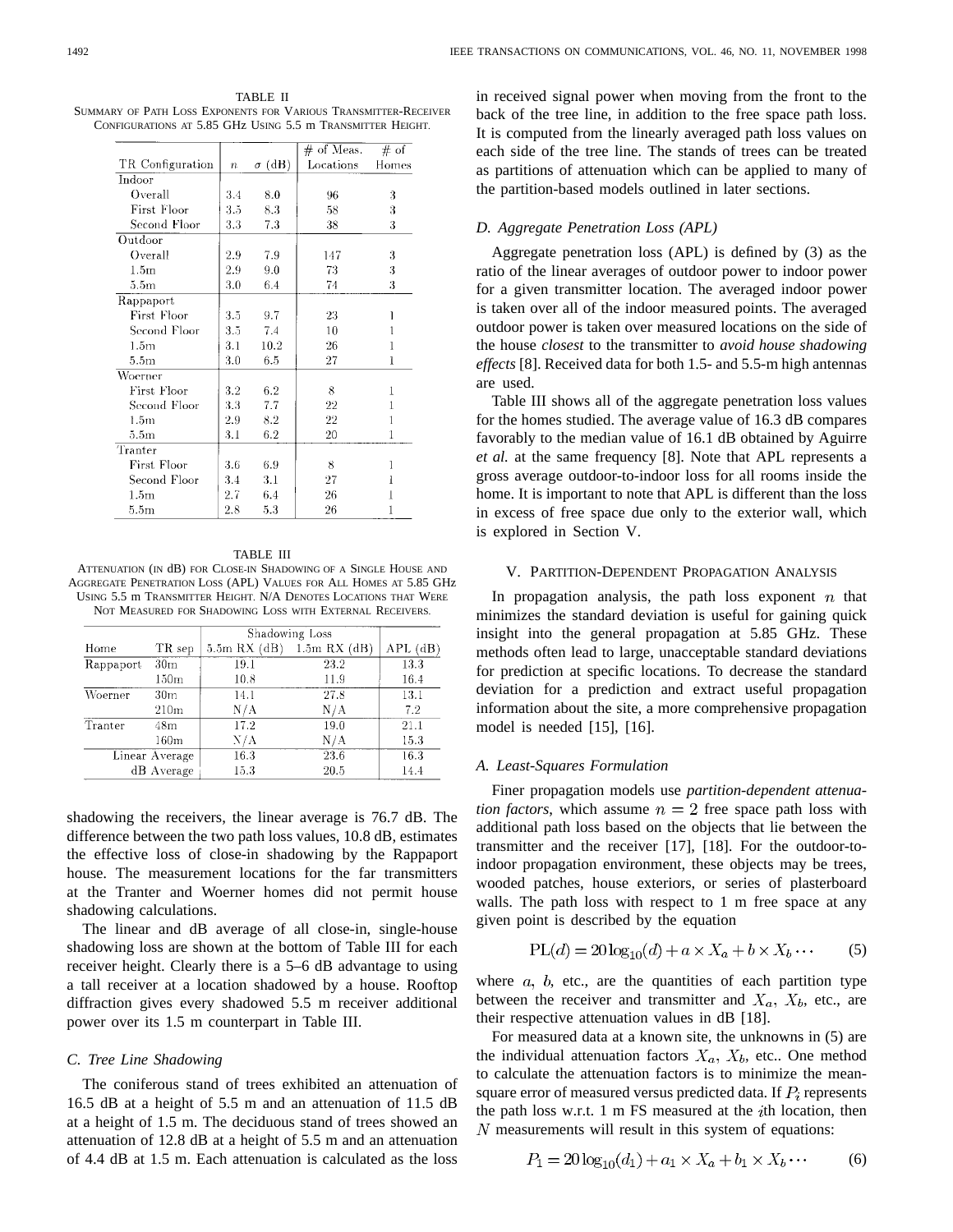$$
P_2 = 20\log_{10}(d_2) + a_2 \times X_a + b_2 \times X_b \cdots
$$
  
\n
$$
\vdots \qquad \vdots \qquad \vdots
$$
  
\n
$$
P_N = 20\log_{10}(d_N) + a_N \times X_a + b_N \times X_b \cdots \qquad (7)
$$

This system can be written more elegantly in matrix notation:

$$
4\vec{x} = \vec{p} - 20\log_{10}(d) \tag{8}
$$

where

$$
\vec{p} = \begin{bmatrix} P_1 \\ P_2 \\ \vdots \\ P_N \end{bmatrix}, \quad \vec{d} = \begin{bmatrix} d_1 \\ d_2 \\ \vdots \\ d_N \end{bmatrix}, \quad \vec{x} = \begin{bmatrix} X_a \\ X_b \\ \vdots \\ X_z \end{bmatrix},
$$

and

$$
A = \begin{bmatrix} a_1 & b_1 & \cdots & z_1 \\ a_2 & b_2 & \cdots & z_2 \\ \vdots & \vdots & \ddots & \vdots \\ a_N & b_N & \cdots & z_N \end{bmatrix} . \tag{9}
$$

The vector  $\vec{x}$  is the unknown quantity in (8) but cannot be solved immediately because there are more measured points in  $\vec{p}$  than unknowns in  $\vec{x}$ . Multiplying both sides by the transpose of  $A$  yields a tractable linear matrix equation:

$$
A^T A \vec{x} = A^T [\vec{p} - 20 \log_{10}(\vec{d})]. \tag{10}
$$

Equation (10) represents a system called the *normal equations* [19]. Solving the normal equations—taking the proper precautions against ill-conditioned matrices—simultaneously minimizes the mean-squared error with respect to all values in  $\vec{x}$ . Since these data represent large-scale path loss, which tends to a log-normal distribution, the mean-squared error criterion, as well as mean and standard deviation comparisons, are based on the dB values of path loss. The resulting attenuation values produce predictions that match measurements with a near-zero mean and a small standard deviation error.

## *B. Example of Attenuation Factor Calculation at Rappaport Home*

This subsection presents a sample attenuation factor calculation using data for the 30 m transmitter at the Rappaport home. Attenuation in addition to ideal free space path loss for this environment is attributed to three types of objects: the small tree in the front yard, the exterior brick wall, and the interior plaster walls. By looking at the house site and floor plan (Fig. 3), the TR separation and quantity of each partition between the transmitter and receiver were recorded in Table IV.

Consider the receiver location in Rear Bedroom 1. The front yard tree, the exterior brick wall, and one plaster wall lie between the indoor receiver and the outdoor transmitter. At the row corresponding to this measurement, a 1 is placed in each column in Table IV, since one of each obstruction type lies between the transmitter and receiver. This procedure repeats for all of the measured locations. Notice that the back side outdoor receiver locations were omitted from the calculation; the preliminary data in Section III showed that

TABLE IV PARTITION FREQUENCY, DISTANCE, AND 5.85 GHz PATH LOSS .W.R.T. 1mFREE SPACE FOR THE 30 m TRANSMITTER AT THE RAPPAPORT HOME USING AN OUTDOOR 5.5 m TRANSMITTER HEIGHT.

|                   | Small          | Brick          | Int.           | TR<br>Sep. | PL                |
|-------------------|----------------|----------------|----------------|------------|-------------------|
| Location          | Tree           | Ext.           | Wall           | (m)        | (dB)              |
| 1                 | $\overline{1}$ | $\overline{0}$ | $\overline{0}$ | 22         | $\overline{31.3}$ |
| Outdoors 2        | 1              | 0              | $\theta$       | 22         | 33.4              |
| Front Side 3      | 0              | O              | 0              | 23         | 32.4              |
| $5.5m$ height $4$ | 0              | 0              | 0              | 25         | 33.7              |
| 5                 | 0              | 0              | 0              | 27         | 31.8              |
| 6                 | 0              | 0              | 0              | 29         | 32.0              |
| 1                 | 1              | $\theta$       | 0              | 22         | 31.3              |
| Outdoors 2        | 0              | 0              | 0              | 23         | 25.9              |
| Front Side 3      | $\theta$       | 0              | 0              | 25         | 27.3              |
| $1.5m$ height $4$ | $\theta$       | $\Omega$       | 0              | 27         | 32.1              |
| 5                 | 0              | 0              | 0              | 29         | 32.0              |
| 1st Floor         |                |                |                |            |                   |
| Living Room       | 1              | 1              | 0              | 32         | 40.1              |
| Front Hall        | 0              | 1              | 0              | 30         | 39.6              |
| Office            | 0              | Ī              | 0              | 32         | 41.6              |
| Stairs            | $\Omega$       | 1              | 0              | 31         | 45.8              |
| Bathroom          | 0              | 1              | 1              | 35         | 46.7              |
| Laundry           | 0              | 1              | 1              | 35         | 43.7              |
| Kitchen           | $\theta$       | 1              | $\overline{2}$ | 38         | 51.2              |
| Dining Room       | 1              | 1              | $\theta$       | 38         | 42.5              |
| Family Room       | 0              | 1              | 2              | 41         | 51.9              |
| 2nd Floor         |                |                |                |            |                   |
| Front Bed         | ı              | 1              | 0              | 32         | 44.4              |
| Rear Bed 1        | 1              | 1              | 1              | 38         | 51.2              |
| Bathroom          | $\Omega$       | 1              | $\overline{2}$ | 38         | 51.7              |
| Rear Bed 2        | 0              | 1              | $\overline{1}$ | 42         | 46.6              |
| Master Bed        | $\mathbf{0}$   | 1              | 0              | 34         | 40.6              |
|                   |                |                |                |            |                   |
|                   |                | А              |                | $\vec{d}$  | ī                 |

transmission *through* the house was not as important as outdoor multipath scattering. Including these house-shadowed locations in the calculation would distort the physical meaning of the attenuation values.

The calculation results in attenuation values of 3.5 dB for the small deciduous tree outside, 4.7 dB for the interior plaster walls, and 10.2 dB for the brick exterior. Once all of the  $\vec{x}$ values are solved, the mean square error (or variance) of the system can be calculated by

$$
\sigma^2 = \frac{1}{N} |A\vec{x} + 20\log_{10}(\vec{d}) - \vec{p}|^2 \tag{11}
$$

A comparison of the optimized predictions to measurements results in a mean error of 0 and a standard deviation of 2.6 dB. The low standard deviation is intuitive since the procedure minimizes mean-square error between measured and predicted data.

#### *C. Summary of Partition Values*

A summary of all partition-based model results is shown in Table V. The values can be used by any of the partition-based models described in the next section. The attenuation values in Table V represent loss in excess of free space, which is the loss induced by the obstruction in addition to the ideal free space path loss  $(n = 2)$ . Each overall attenuation value is a dB average of previously calculated partition-based attenuations.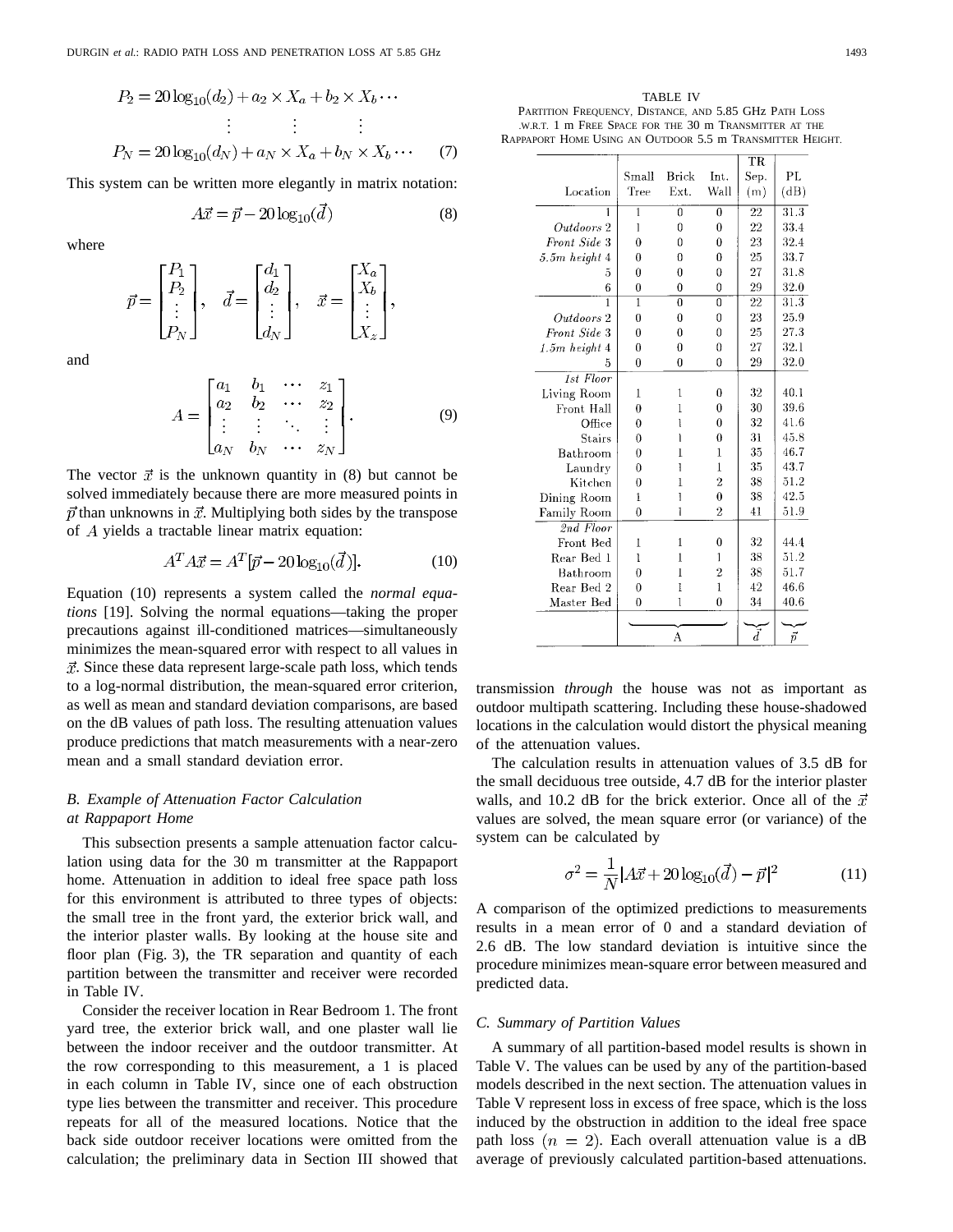TABLE V SUMMARY OF ALL ATTENUATION VALUES ( LOSS IN EXCESS OF FREE SPACE) AT 5.85 GHz WITH OUTDOOR TRANSMITTERS AT 5.5 m HEIGHT ABOVE GROUND.

| (dB)<br>12.5<br>10.2<br>14.8<br>16.4<br>16.1<br>16.6<br>8.8<br>22 | (dB)<br>2.6<br>2.1<br>34<br>3.2<br>3.5<br>3.5 | (dB)<br>3.1<br>4.5<br>3.9<br>4.5<br>0.9 |
|-------------------------------------------------------------------|-----------------------------------------------|-----------------------------------------|
|                                                                   |                                               |                                         |
|                                                                   |                                               |                                         |
|                                                                   |                                               |                                         |
|                                                                   |                                               |                                         |
|                                                                   |                                               |                                         |
|                                                                   |                                               |                                         |
|                                                                   |                                               |                                         |
|                                                                   |                                               |                                         |
|                                                                   |                                               |                                         |
|                                                                   |                                               | 6.4                                     |
| 31                                                                |                                               |                                         |
| 34                                                                | 3.4                                           | 3.7                                     |
| 29                                                                | 3.2                                           | 2.7                                     |
|                                                                   |                                               |                                         |
| 4.7                                                               |                                               |                                         |
| 4.7                                                               | 2.6                                           | 1.1                                     |
| 4.6                                                               | 2.1                                           | 0.8                                     |
| 4.6                                                               |                                               |                                         |
| 3.6                                                               | 3.4                                           | 1.9                                     |
| 5.6                                                               | 3.5                                           | 1.2                                     |
|                                                                   |                                               |                                         |
|                                                                   | 2.6                                           | 0.5                                     |
| 3.5                                                               |                                               |                                         |
| 10.7                                                              |                                               |                                         |
|                                                                   | 3.5                                           | 1.7                                     |
| 12.3                                                              | 3.3                                           | 2.4                                     |
| 12.4                                                              |                                               |                                         |
| 13.7                                                              |                                               |                                         |
| 16.4                                                              |                                               |                                         |
|                                                                   | 9.0                                           |                                         |

For example, the attenuation of 4.7 dB listed under *Plaster walls* is an average of the attenuations calculated for the two different TR separations used at the Rappaport home. Note, however, the consistency of results for all plasterboard or plaster walls calculated from measurements. All attenuation values lie between 3.6 and 5.6 dB, implying that the typical value of 4.7 dB may be a near-optimal value for interior walls in *any* home.

The right-hand column of Table V, labeled  $\Delta \sigma$ , represents the change in optimal standard deviation between measured versus predicted values for a model *with* and *without* the specified partition. For example, the model in the previous section included a partition for the brick wall of the Rappaport home and resulted in a measured versus predicted standard deviation error of 2.6 dB. If the partition for the brick wall was removed from the model and new optimal partition values were calculated, then the standard deviation error would increase by 3.1 dB, according to Table V. The value  $\Delta\sigma$  roughly gauges the importance of the specific partition to the model.

#### VI. SUMMARY OF MODELS FOR PROPAGATION PREDICTION

The data extracted from the previous two sections are useful for residential outdoor-to-indoor link design and interference prediction. Several models are presented in this section which explain how to use the information gathered in this paper. Different models emphasize different aspects of propagation. For maximum utility, it is important to know the tradeoffs of each model.

#### *A. Path Loss Exponent Models*

The simplest method of propagation prediction is the path loss exponent model, given in (4). This method may use different path loss exponents for outdoor or outdoor-to-indoor propagation to predict the mean received signal strengths. Actual path loss tends to be log-normally distributed around the predicted path loss [17]. Values for the path loss exponent and standard deviation are given in Table II. This method only requires knowledge of TR separation and is meant for rough estimates of signal strength.

## *B. Path Loss Exponent Models With Aggregate Penetration Loss*

Adding penetration loss into the path loss exponent model increases its accuracy for outdoor-to-indoor propagation. In this model, the outdoor  $n$  value is used to estimate received signal strength outside the home. An *aggregate penetration loss* is added to the outdoor result to obtain the indoor received power:

$$
P_R = P_T + G_T + G_R + 20 \log_{10} \left[ \frac{1}{4\pi} \left( \frac{\lambda}{1 \text{ m}} \right) \right]
$$

$$
- 10 n_{\text{out}} \log_{10} \left( \frac{d}{1 \text{ m}} \right) - APL \qquad (12)
$$

The aggregate penetration loss, APL, is chosen from Table III based on the house exterior.

Aggregate penetration loss differs from the penetration loss defined by the partition-based model. APL represents an average difference between the indoor and outdoor path loss, regardless of the location inside the house, and does not take into account the specific number of walls or height above ground. The partition-based penetration loss is defined as the path loss differences between two locations that lie on the immediate inside and outside of the exterior wall.

#### *C. Partition-Based Outdoor-to-Indoor Model*

The error (i.e., standard deviation) of path loss using exponent models for outdoor-to-indoor propagation may be too great for widespread neighborhood deployment of a wireless network. A pseudodeterministic method uses the partitionbased path loss model given by

$$
P_R = P_T + G_T + G_R + 20\log_{10}\left(\frac{\lambda}{4\pi d}\right) - \sum_{i=1}^{N} X_i \quad (13)
$$

where  $X_i$  is the attenuation value (chosen from Table V) of the  $i$ th obstruction intersected by a line drawn from the transmitter to the receiver point. An outdoor obstruction may be a deciduous or coniferous tree, a section of terrain, or a house. An indoor obstruction is usually a wall. This model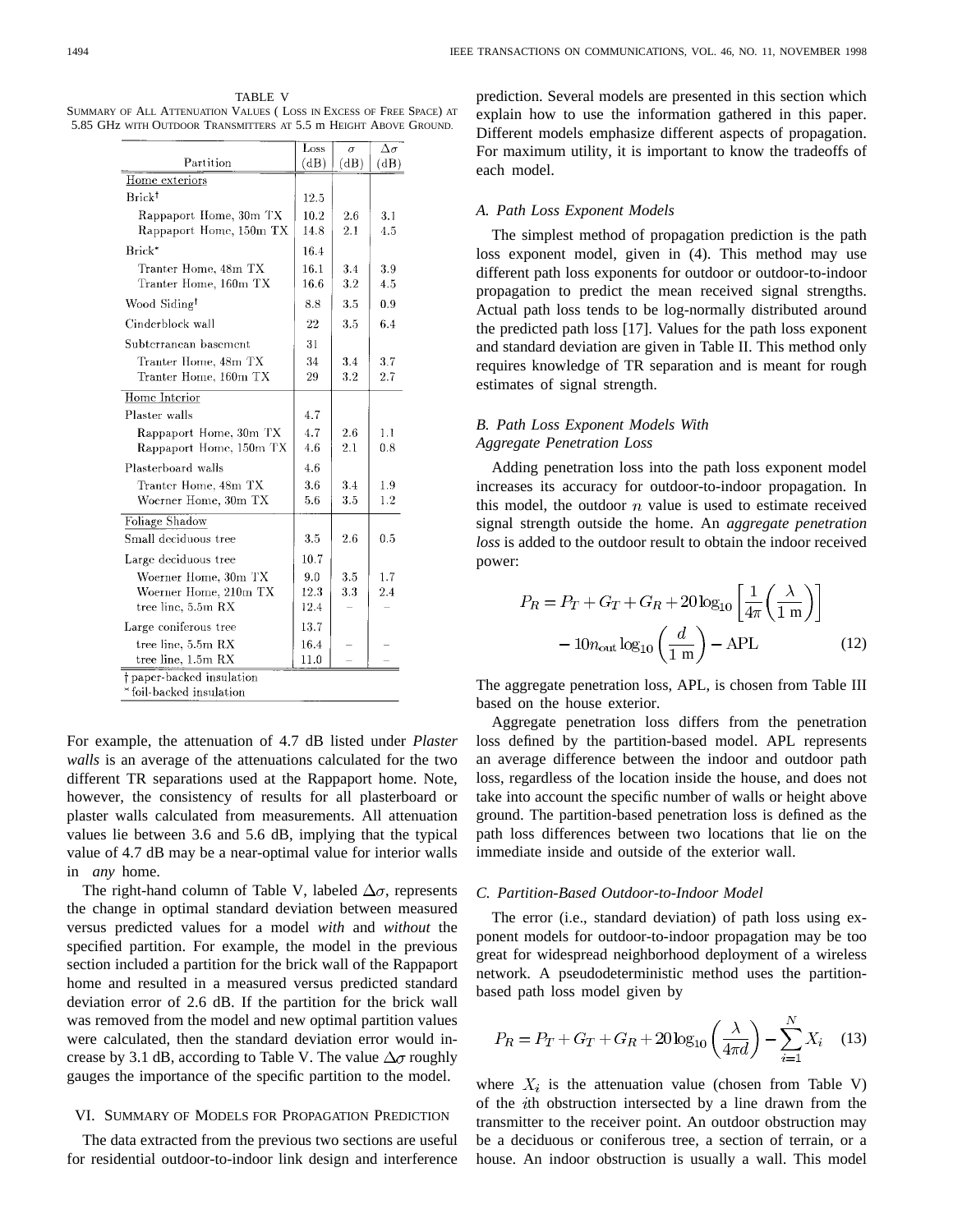can easily extend to three dimensions by taking into account the high and low blocking of trees.

Based on this work, the partition-based outdoor-to-indoor model works well for TR separations less than 50 m and for more distant transmitters, provided there are few scatterers in the nearby area. If the number of nearby scatterers is high, however, multipath penetration begins to dominate and the partition-based model loses its physical significance. This also happens when the model attempts to predict propagation *through* a house. While one drawback to the partition-based model is the need for a site-specific database with outdoor site features and indoor floor plans, it is possible that some applications might warrant such detail and additional accuracy [20].

## *D. Partition-Based Outdoor Model*

The partition-based outdoor model is identical to the indoorto-outdoor model, but ignores the internal layout of the individual houses. Instead, all of the partition losses used in Eq. (13) correspond to outdoor elements. A shadowing house can be assigned an attenuation from Table III based on the receiver height. If indoor path loss is desired, aggregate penetration loss values from Table III may be added to the outdoor predictions. The partition-based outdoor model only requires knowledge of the outdoor environment and can estimate signal levels in the shadow of buildings. Otherwise, it faces some of the same difficulties as the outdoor-to-indoor partition-based model.

## VII. CONCLUSION

This paper has presented the results of path loss and building penetration loss measurements in residential areas and homes. Detailed measurements were performed in the 5.85 GHz NII band for three typical middle- to upper-middleclass houses and for deciduous and coniferous stands of trees. Specific effects of foliage, house shadowing, TR separation, and receiver height were quantified for outdoor path loss in residential areas. This work also determined how exterior shadowing, house construction, and floor plan influence the penetration of radio waves into homes. Results show that, at 5.85 GHz, home penetration attenuates signals at an average of 14 dB, tree shadowing attenuates signals between 11 and 16 dB, and close-in house shadowing attenuates signals between 15 and 21 dB, depending on the height of the receive antenna.

Propagation models developed in Sections IV–VI may aid in the site planning and deployment of outdoor-to-indoor residential wireless NII systems. In particular, the partition-dependent models developed in Section V produce precise predictions with minimal calculation time—two excellent characteristics for incorporation into software-based site modeling tools. These models will be useful for the rapid deployment and link design for wireless local loops and internet access systems in residential neighborhoods.

#### ACKNOWLEDGMENT

The authors would like to thank the Rappaport, Woerner, and Tranter families for the gracious use of their homes. Thanks are also in order for the enthusiastic help provided by I. Ghoreishian, S. Mahmud, N. Kommareddi, and M. Aatique of the Mobile and Portable Radio Research Group, Virginia Tech, and by K. Butterworth of the University of Auckland, New Zealand. Special thanks to C. Woerner for generously providing floor plans.

#### **REFERENCES**

- [1] FCC, "Report and order for NII band allocation," *Tech. Rep. RM-8648 and RM-8653, Federal Communications Commission*, Jan. 9, 1997.
- [2] R. O. LaMaire, A. Krishna, P. Bhagwat, and J. Panian, "Wireless LAN's and mobile networking: Standards and future directions," *IEEE Commun. Mag.*, vol. 34, pp. 86–94, Aug. 1996.
- [3] D. M. J. Devasirvatham, R. R. Murray, H. W. Arnold, and D. C. Cox, "Four-frequency CW measurements in residential environments for personal communications," in *Proc. 3rd IEEE ICUPC*, Oct. 1994, pp. 140–144.
- [4] R. Gahleitner and E. Bonek, "Radio wave penetration into urban buildings in small cells and microcells," in *Proc. IEEE 44th Veh. Technol. Conf.*, Stockholm, July 1994, pp. 887–891.
- [5] W. J. Tanis, II, and G. J. Pilato, "Building penetration characteristics of 880 MHz and 1922 MHz radio waves," in *Proc. IEEE 43rd Veh. Technol. Conf.*, Secaucus, NJ, May 1993, pp. 206–209.
- [6] A. F. de Toledo and A. M. D. Turkmani, "Propagation into and within buildings at 900, 1800, and 2300 MHz," in *Proc. IEEE 42nd Veh. Tech. Conf.*, Denver, CO, May 1992, vol. 2, pp. 633–635.
- [7] E. H. Walker, "Penetration of radio signals into buildings in the cellular radio environment," *Bell Syst. Tech. J.*, vol. 62, no. 9, pp. 2719–2734, Nov. 1983.
- [8] S. Aguirre, L. H. Loew, and L. Yeh, "Radio propagation into buildings at 912, 1920, and 5990 MHz using microcells," in *Proc. 3rd IEEE ICUPC*, Oct. 1994, pp. 129–134.
- [9] K. Siwiak, *Radio Wave Propagation and Antennas for Personal Communications*. New York: Artech House, 1995.
- [10] P. Nobles, D. Ashworth, and F. Halsall, "Propagation measurements in an indoor radio environment at 2, 5, and 17 GHz," in *Proc. IEE Colloq. 'High Bit Rate UHF/SHF Channel Sounders—Technol. Meas.'*, London, U.K., pp. 4/1–4/6, 1993.
- [11] D. M. J. Devasirvatham, M. J. Krain, D. A. Rappaport, and C. Banerjee, "Radio propagation measurements at 850 MHz, 1.7 GHz and 4 GHz inside two dissimilar office buildings," *IEE Electron. Lett.*, vol. 26, no. 7, pp. 445–447, Mar. 1990.
- [12] G. D. Durgin, H. Xu, and T. S. Rappaport, "Path loss and penetration loss measurements in and around homes and trees at 5.85 GHz," *Tech. Rep. MPRG TR-97-10*, Virginia Tech, June 1997.
- [13] T. S. Rappaport, *Wireless Communications: Principles and Practice*, Prentice-Hall Inc., New Jersey, 1996.
- [14] , "Tunable discone antenna," *U.S. Patent 4851859*, July 25, 1989. [15] M. A. Panjwani, A. L. Abbot, and T. S. Rappaport, "Interactive computation of coverage regions for wireless communication in multifloored indoor environments," *IEEE J. Select. Areas Commun.*, vol. 14, pp. 420–430, Apr. 1996.
- [16] R. D. Murch, J. H. M. Sau, and K. W. Cheung, "Improved empirical modeling for indoor propagation prediction," in *Proc. IEEE 45th Veh. Technol. Conf.*, Chicago, IL, July 1995, pp. 439–443.
- [17] S. Y. Seidel and T. S. Rappaport, "914 MHz path loss prediction models for indoor wireless communications in multi-floored buildings," *IEEE Trans. Antennas Propagat.*, vol. 40, pp. 207–217, Feb. 1992.
- [18] R. R. Skidmore, T. S. Rappaport, and A. L. Abbot, "Interactive coverage region and system design simulation for wireless communication systems in multifloored indoor environments: SMT plus," in *ICUPC'96 Conf. Rec.*, Cambridge, MA, Sept. 1996, vol. 2, pp. 646–650.
- [19] D. S. Watkins, *Fundamentals of Matrix Computations*. New York: Wiley, 1991.
- [20] T. S. Rappaport and S. Sandhu, "Radio-wave propagation for emerging wireless personal-communications systems," *IEEE Antennas Propagat. Mag.*, vol. 36, pp. 14–24, Oct. 1994.
- [21] C. A. Balanis, *Advanced Engineering Electromagnetics*. New York: Wiley, 1989.
- [22] R. Kattenbach and H. Fruchting, "Wideband measurements of channel characteristics in deterministic indoor environment at 1.8 and 5.2 GHz," in *Proc. IEEE PIMRC*, vol. 3, pp. 1166–1170, 1995.
- [23] A. Louzir, A. Aemamra, D. Harrison, and C. Howson, "Spatial characterization of single room indoor propagation at 5.8 GHz," in *IEEE Antennas Propagat. Soc. Int. Symp.—Dig.*, June 1995, vol. 1, pp. 518–521.
- [24] W. L. Stutzman and G. A. Thiele, *Antenna Theory and Design*. New York: Wiley, 1981.